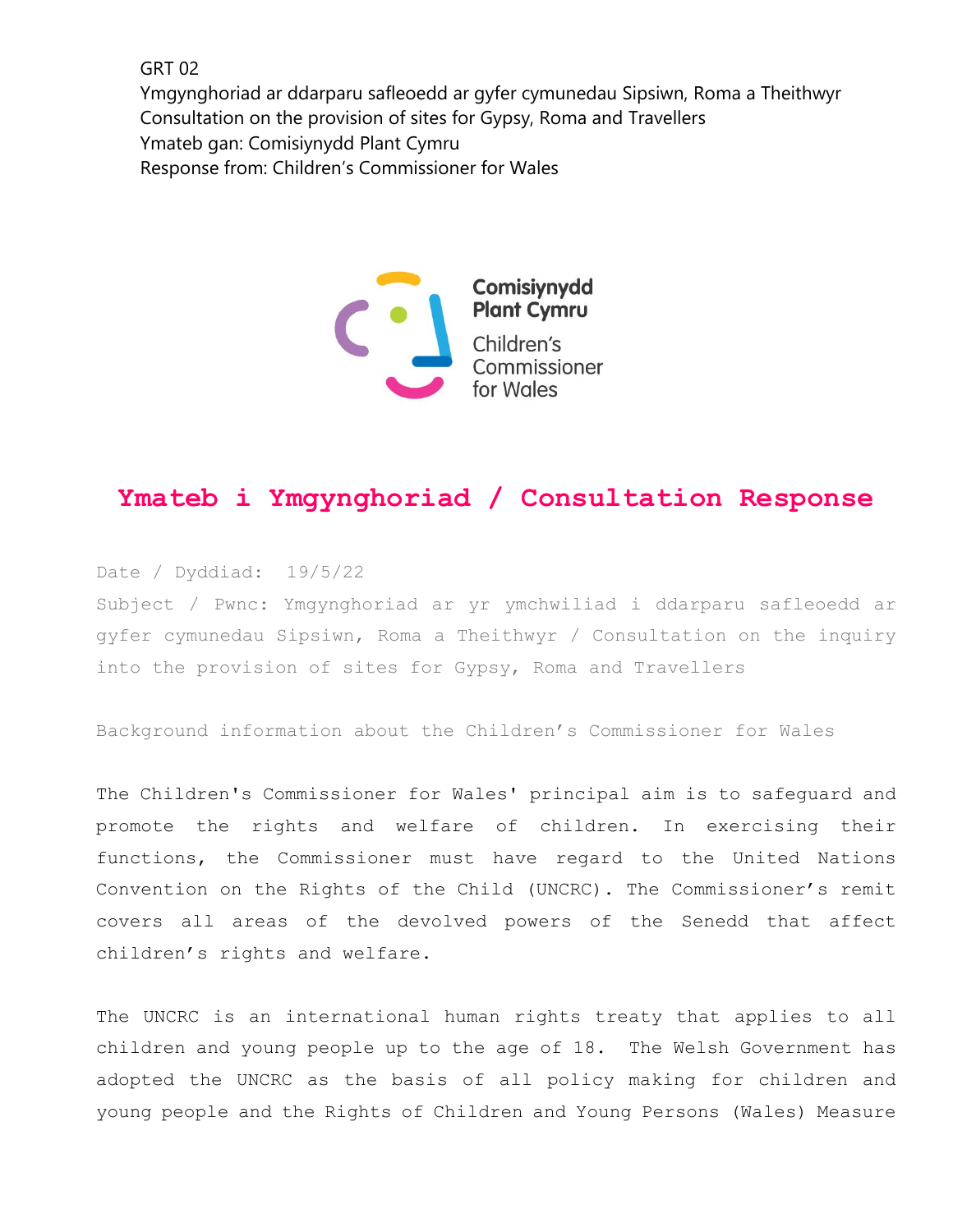2011 places a duty on Welsh Ministers, in exercising their functions, to have 'due regard' to the UNCRC.

This response is not confidential.

**Gypsy and Traveller Accommodation Assessments (GTAAs) are intended to assess the accommodation needs of the Gypsy, Roma and Traveller community. In your view, are Welsh local authorities as a whole, implementing, monitoring and reviewing GTAAs effectively?**

Despite reference to the UNCRC and the inclusivity of children in the Welsh Government [GTAA guidance,](https://gov.wales/sites/default/files/publications/2019-03/undertaking-gypsy-and-traveller-accommodation-assessments.pdf) one local authority has indicated to my office that they were unaware that due regard to children's rights was needed throughout this process. From a selection of GTAA reports reviewed, there seems to be significant lack of reference to children's participation and inclusivity in the process. Whilst this may not be reflective of the approach in all local authorities across Wales, I would like to draw to attention to the importance of children's participation and hearing their views as part of this process in line with the UNCRC (article 12). Given that over [a third of the Gypsy, Roma](https://www.ethnicity-facts-figures.service.gov.uk/summaries/gypsy-roma-irish-traveller#population-data)  [and Traveller population are under 18,](https://www.ethnicity-facts-figures.service.gov.uk/summaries/gypsy-roma-irish-traveller#population-data) it is significant in ensuring their views are represented in assessing both the current and future need of site provision in Wales.

Another observation from reviewing GTAA reports was barriers to engaging with travelling members of the communities. This lack of engagement presents a risk of a data gap with their needs not being identified or met in any local authority across Wales and the continued inaction on transit site development.

Er gwaethaf cyfeiriadau at CCUHP a chynwysoldeb o safbwynt plant yng [nghanllawiau GTAA](https://gov.wales/sites/default/files/publications/2019-03/undertaking-gypsy-and-traveller-accommodation-assessments.pdf) Llywodraeth Cymru, mae un awdurdod lleol wedi sôn wrth fy swyddfa nad oedden nhw'n ymwybodol bod angen rhoi sylw dyledus i hawliau plant ar hyd y broses hon. Ar sail detholiad o adroddiadau GTAA a adolygwyd, ymddengys bod diffyg cyfeirio sylweddol at gyfranogiad plant a'u cynnwys yn y broses. Er nad yw hyn o bosib yn adlewyrchu dull gweithredu holl awdurdodau lleol Cymru,

**2**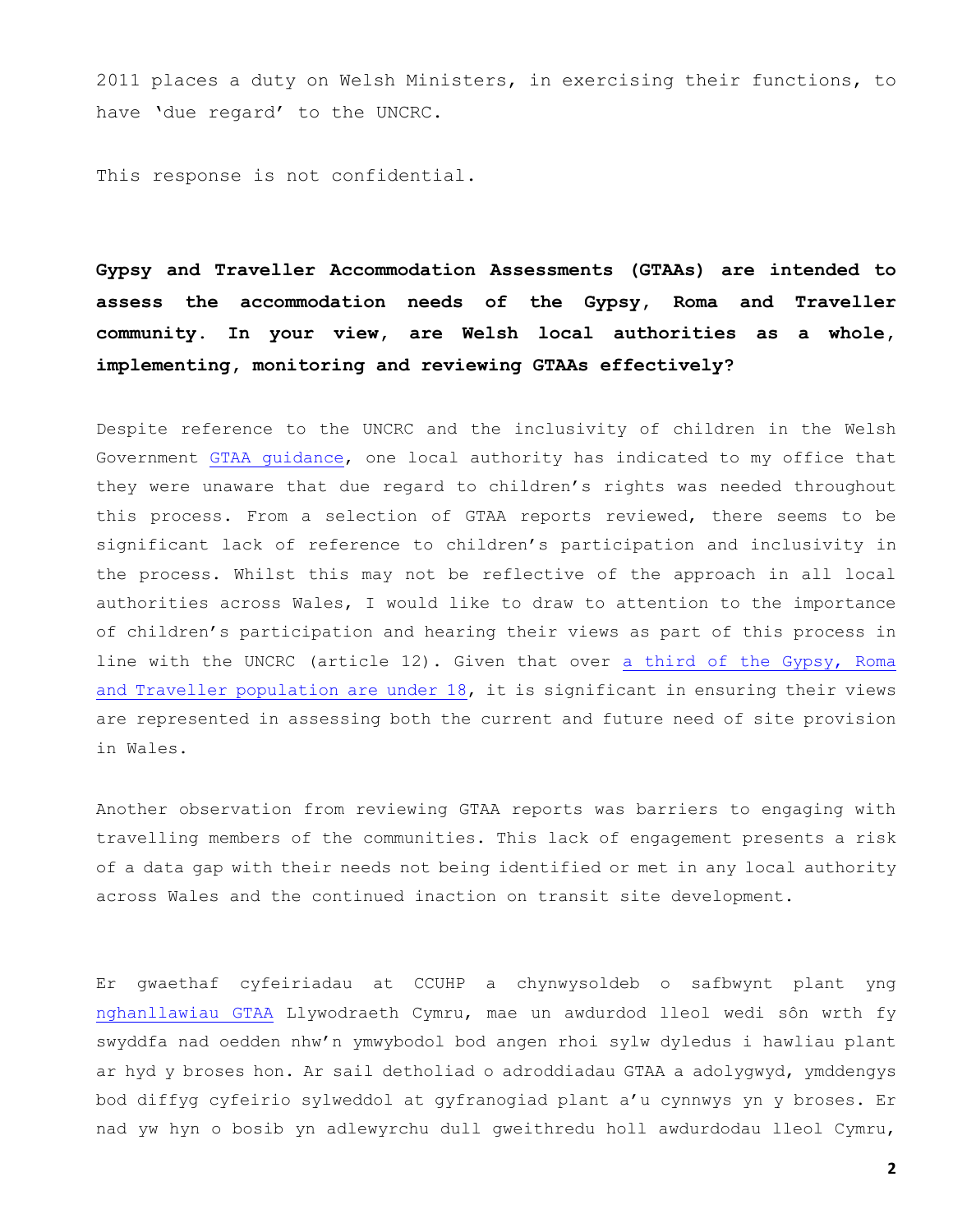hoffwn dynnu sylw at bwysigrwydd cyfranogiad plant a chlywed eu barn fel rhan o'r broses hon, yn unol â CCUHP (erthygl 12). Gan fod dros [draean o'r boblogaeth](https://www.ethnicity-facts-figures.service.gov.uk/summaries/gypsy-roma-irish-traveller#population-data)  [Sipsiwn, Roma a Theithwyr o dan 18](https://www.ethnicity-facts-figures.service.gov.uk/summaries/gypsy-roma-irish-traveller#population-data), mae'n bwysig sicrhau bod eu barn yn cael ei chynrychioli wrth asesu'r angen am ddarparu safleoedd yn awr ac yn y dyfodol yng Nghymru.

Sylw arall yn sgîl adolygu adroddiadau GTAA oedd rhwystrau i ymgysylltu ag aelodau teithiol o'r cymunedau. Mae'r diffyg ymgysylltu hwn yn golygu bod perygl bwlch yn y data, heb nodi eu hanghenion na'u diwallu mewn unrhyw awdurdod lleol ledled Cymru, a diffyg gweithredu parhaus yng nghyswllt datblygu safleoedd tramwy.

## **Does the current statutory and policy framework ensure sufficient culturally-appropriate Gypsy, Roma and Traveller residential and transit sites across Wales and within individual local authorities?**

Despite being a statutory duty under the Housing Act (2014) to assess and provide residential and transit provision, it is my understanding is that there continues to be *zero* transit sites available across Wales [\(TGP Cymru, 2022\)](https://business.senedd.wales/documents/s123172/Paper%2015.pdf). Whilst the Housing Act (2014) should enable local authorities to provide appropriate accommodation, [TGP Cymru](https://business.senedd.wales/documents/s123172/Paper%2015.pdf) reports that there has been slow progress in site development with some families left with poor facilities, subject to overcrowding or threatened with enforcement. This presents as a particular concern to children and poses a risk to their rights under the UNCRC.

Whilst Welsh Government's plan ['Enabling Gypsies, Roma and Travellers'](https://gov.wales/sites/default/files/publications/2019-02/enabling-gypsies-roma-and-travellers_0.pdf#:~:text=Enabling%20Gypsies%2C%20Roma%20and%20Travellers%20replaces%20the%20Welsh,Act%202014%20placed%20duties%20upon%20local%20authorities%20to) (2018) and housing legislation demonstrates a commitment to culturally appropriate accommodation across Wales, there does not seem to be a consistent and proactive approach to enacting this by all local authorities. Under article 27 of the UNCRC, children have the right to adequate living standards, and under the current delivery model I remain concerned that this right is not being delivered equitably for Gypsy, Roma and Traveller children across all local authorities in Wales.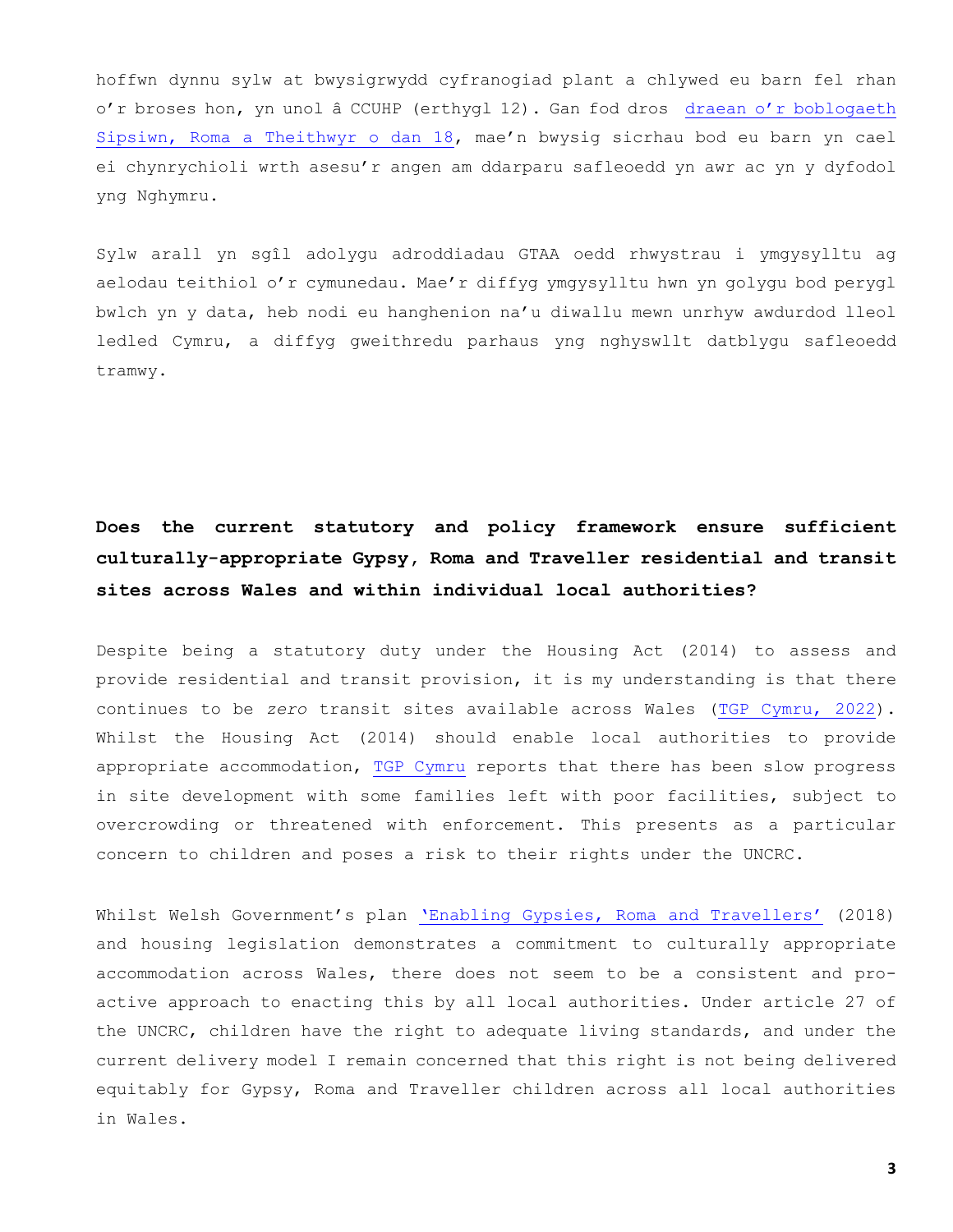I am aware of a number of residential sites which are located in the vicinity of unsafe and unhealthy environments with examples in close proximity to 'A' roads or refuse sites. Similar findings were found in [research in England](https://bylinetimes.com/2021/05/24/systemic-racism-within-a-rigged-system-new-investigation-reveals-how-travellers-sites-are-routinely-placed-in-risky-locations/) which highlighted concerns regarding inequality and systemic racism within planning procedures. Given that air quality is the [biggest environmental health challenge](https://www.edf.org/health/health-impacts-air-pollution#:~:text=Air%20pollution%20is%20now%20the,AIDS%2C%20tuberculosis%20and%20malaria%20combined.) facing the global population, this presents as a concern when considering the sufficiency of provision, particularly in regards to children's rights regarding health and adequate living standards (Article 24 & Article 27). [Welsh government](https://gov.wales/sites/default/files/publications/2019-03/designing-gypsy-and-traveller-sites.pdf)  [guidance](https://gov.wales/sites/default/files/publications/2019-03/designing-gypsy-and-traveller-sites.pdf) highlights the need to consider environmental issues such as air pollution in designing sites however in practice sites continue to be developed in areas which could be considered a public health concern.

Traveller children and support workers have raised concerns with my office regarding the accessibility of sites and lack of access to services such as play facilities, or safe walkways. Despite these factors being listed by Welsh Government in the [guidance for planning of sites,](https://gov.wales/sites/default/files/publications/2019-05/planning-for-gypsy-traveller-and-showpeople-sites-wgc-0052018.pdf) in practice there appears to be a need for further consideration of these issues. These children and workers have spoken about the impacts on children's access to school and play, so I believe this infringes on children's rights to play/leisure and an education (article 31 & article 28). More is required from local authorities to ensure practice reflects the guidance, providing sustainable and equitable site provision for Gypsy, Roma and Traveller communities. This also reflects local authorities' duty to consider the Wellbeing Goals set out in the Future Generations Act (2015) to promote health, equality and cohesive communities and ensure this is inclusive of Gypsy, Roma and Traveller communities.

The points highlighted raise a number of concerns which *are* considered throughout the Welsh Government framework, however, on a delivery level are inconsistent and fail to meet the needs of the Gypsy, Roma and Traveller Communities. Whilst the framework may present a positive commitment, the lack of progress by local authorities demonstrates a need for further accountability and for local authorities to be monitored on their progress. This would further safeguard children's rights and ensure the commitment embedded in policy framework is delivered consistently across Wales.

**4**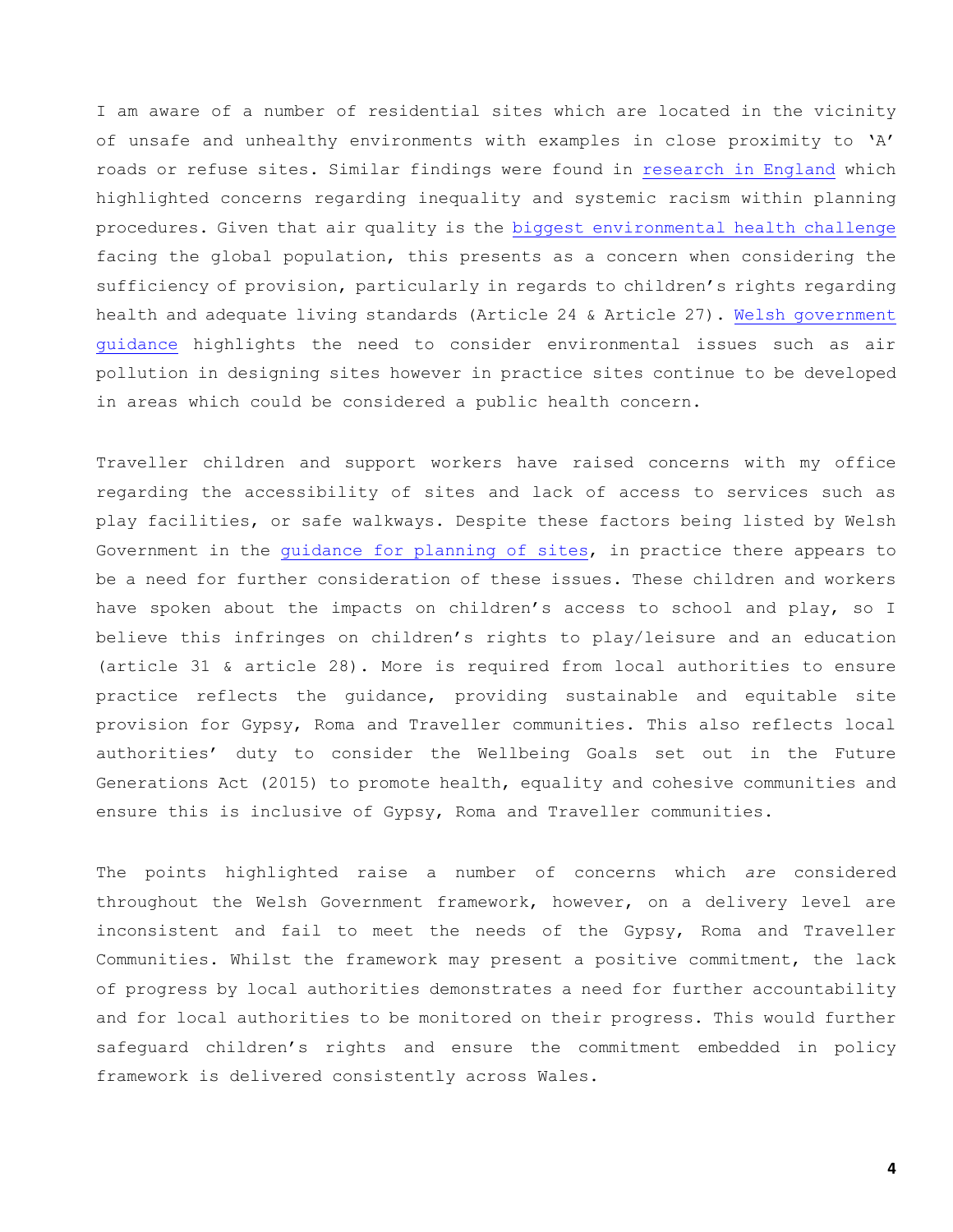Er bod dyletswydd statudol o dan Ddeddf Tai (2014) i asesu a darparu safleoedd preswyl a thramwy, o'r hyn rwy'n deall mae nifer y safleoedd tramwy sydd ar gael yng Nghymru yn dal yn *sero* [\(TGP Cymru, 2022\)](https://business.senedd.wales/documents/s123172/Paper%2015.pdf). Er y dylai Deddf Tai (2014) alluogi awdurdodau lleol i ddarparu llety priodol, mae [TGP Cymru](https://business.senedd.wales/documents/s123172/Paper%2015.pdf) yn adrodd bod y cynnydd o ran datblygu safleoedd wedi bod yn araf, gyda rhai teuluoedd yn cael eu gadael â chyfleusterau gwael, lle ceir gorlenwi, neu fygythiad o orfodaeth. Mae hyn yn bryder arbennig i blant ac yn peryglu eu hawliau o dan CCUHP.

Er bod cynllun Llywodraeth Cymru ['Galluogi Sipsiwn, Roma a Theithwyr'](https://gov.wales/sites/default/files/publications/2019-02/enabling-gypsies-roma-and-travellers_0.pdf#:~:text=Enabling%20Gypsies%2C%20Roma%20and%20Travellers%20replaces%20the%20Welsh,Act%202014%20placed%20duties%20upon%20local%20authorities%20to) (2018) a deddfwriaeth tai yn arddangos ymrwymiad i lety priodol o ran diwylliant ledled Cymru, nid ymddengys bod agwedd gyson a rhagweithiol at weithredu hyn gan bob awdurdod lleol. O dan erthygl 27 o CCUHP, mae gan blant hawl i safonau byw sy'n ddigonol, ac o dan y model cyflawni cyfredol rwy'n dal i bryderu nad yw'r hawl hon yn cael ei sicrhau'n gyfartal i blant Sipsiwn, Roma a Theithwyr ar draws holl awdurdodau lleol Cymru.

Rwy'n ymwybodol o nifer o safleoedd preswyl sydd yn ymyl amgylcheddau anniogel ac afiach, er enghraifft rhai sy'n agos iawn at ffyrdd 'A' neu safleoedd gwastraff. Cafwyd canfyddiadau tebyg mewn [gwaith ymchwil yn Lloegr](https://bylinetimes.com/2021/05/24/systemic-racism-within-a-rigged-system-new-investigation-reveals-how-travellers-sites-are-routinely-placed-in-risky-locations/) oedd yn amlygu pryderon ynghylch anghydraddoldeb a hiliaeth systemig mewn gweithdrefnau cynllunio. Gan mai ansawdd aer yw'r [her iechyd amgylcheddol fwyaf](https://www.edf.org/health/health-impacts-air-pollution#:~:text=Air%20pollution%20is%20now%20the,AIDS%2C%20tuberculosis%20and%20malaria%20combined.) mae poblogaeth y byd yn ei hwynebu, mae hynny'n destun pryder wrth ystyried digonolrwydd y ddarpariaeth, yn arbennig yng nghyswllt hawliau plant o ran iechyd a safonau byw sy'n ddigonol (Erthygl 24 ac Erthygl 27). Mae [canllawiau Llywodraeth Cymru](https://gov.wales/sites/default/files/publications/2019-03/designing-gypsy-and-traveller-sites.pdf) yn amlygu'r angen am ystyried materion amgylcheddol fel llygredd aer wrth ddylunio safleoedd, ond yn ymarferol, fodd bynnag, mae safleoedd yn dal i gael eu datblygu mewn ardaloedd y gellid eu hystyried yn destun pryder o safbwynt iechyd cyhoeddus.

Mae plant teithwyr a gweithwyr cefnogi wedi codi pryderon gyda'm swyddfa ynghylch hygyrchedd safleoedd a diffyg mynediad at wasanaethau fel cyfleusterau chwarae, neu lwybrau cerdded diogel. Er bod y ffactorau hyn wedi'u rhestru gan Lywodraeth Cymru yn y [canllawiau ar gyfer cynllunio safleoedd,](https://gov.wales/sites/default/files/publications/2019-05/planning-for-gypsy-traveller-and-showpeople-sites-wgc-0052018.pdf) yn ymarferol ymddengys bod angen ystyried y materion hyn ymhellach. Mae'r plant a'r gweithwyr hyn wedi sôn am yr effeithiau ar fynediad plant i'r ysgol a chwarae, felly rwy'n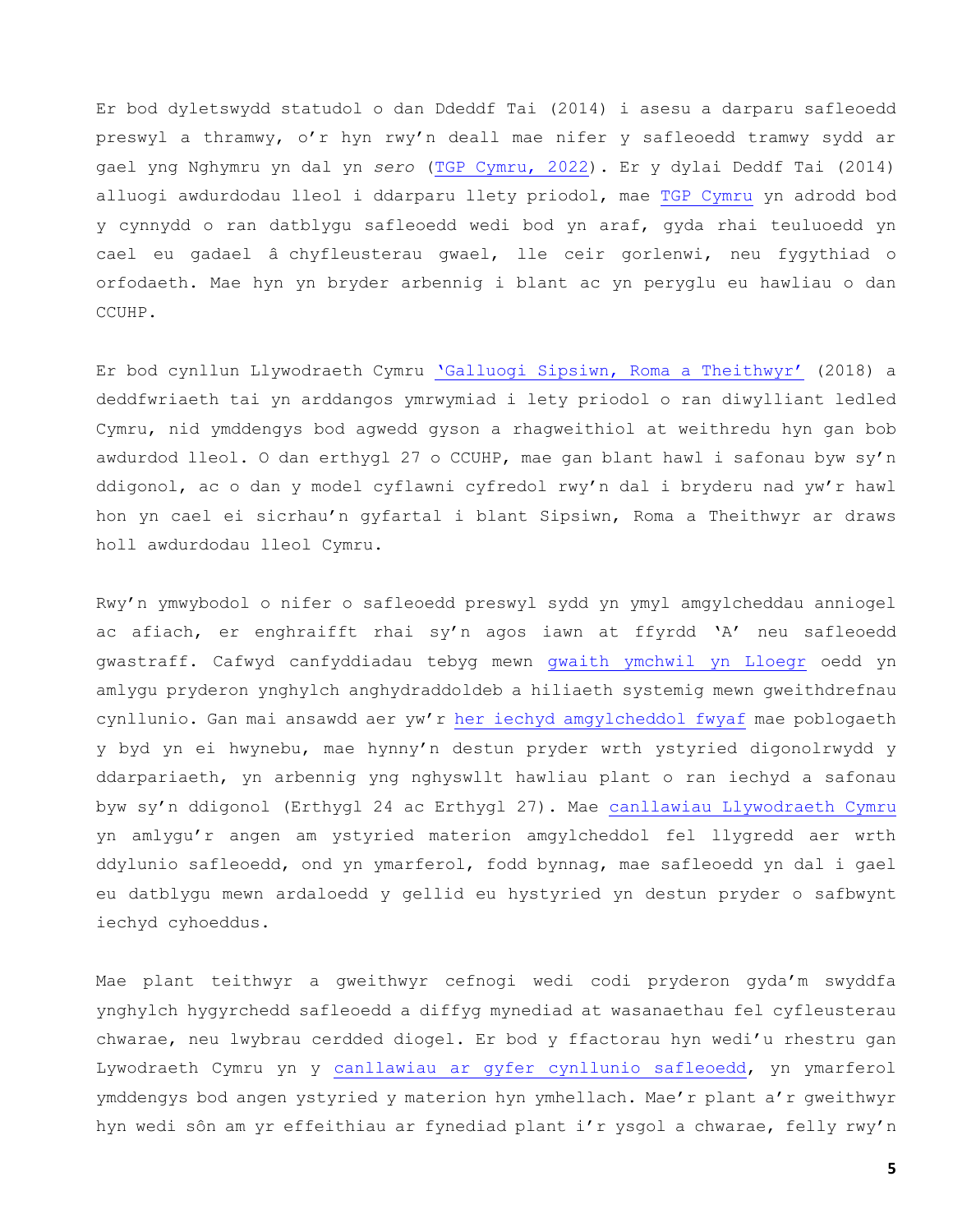credu bod hyn yn amharu ar hawliau plant i chwarae/hamdden a chael addysg (erthygl 31 ac erthygl 28). Mae angen mwy gan awdurdodau lleol i sicrhau bod yr ymarfer yn adlewyrchu'r canllawiau, gan ddarparu safleoedd cynaliadwy, teg i gymunedau Sipsiwn, Roma a Theithwyr. Mae hefyd yn adlewyrchu dyletswydd awdurdodau lleol i ystyried y Nodau Llesiant a geir yn Neddf Cenedlaethau'r Dyfodol (2015) i hybu iechyd, cydraddoldeb a chymunedau cydlynus, a sicrhau bod hynny'n cynnwys cymunedau Sipsiwn, Roma a Theithwyr.

Mae'r pwyntiau a amlygwyd yn codi nifer o bryderon *sydd* yn cael eu hystyried ym mhob rhan o fframwaith Llywodraeth Cymru, ond ar lefel gyflawni maen nhw'n anghyson, ac yn methu ag ymateb i anghenion y Cymunedau Sipsiwn, Roma a Theithwyr. Er y gall y fframwaith gyflwyno ymrwymiad cadarnhaol, mae'r diffyg cynnydd gan awdurdodau lleol yn dangos bod angen mwy o atebolrwydd, ac i gynnydd awdurdodau lleol gael ei fonitro. Bydd hynny'n diogelu hawliau plant ymhellach, ac yn sicrhau bod yr ymrwymiad sydd wedi'i wreiddio yn y fframwaith polisi yn cael ei gyflwyno'n gyson ledled Cymru.

## **What are the key challenges for Welsh local authorities, and the Welsh Government, in providing suitable and sufficient accommodation sites for Gypsy, Roma and Traveller communities?**

It is important to consider how local authorities prioritise the needs of Gypsy, Roma and Traveller communities, enacting their duty to provide appropriate and sufficient accommodation whilst managing the tensions which may arise within the wider community. There have been a number of examples of increased community tensions in response the identification of site locations. [The Equality and](http://www.travellingahead.org.uk/wp-content/uploads/2022/02/Legal-Briefing-Gypsies-Roma-Travellers-and-their-sites-in-Wales-October-2021.pdf)  [Human Rights Committee](http://www.travellingahead.org.uk/wp-content/uploads/2022/02/Legal-Briefing-Gypsies-Roma-Travellers-and-their-sites-in-Wales-October-2021.pdf) highlights concerns regarding negative media campaigns, or comments and protests which in some cases have been supported by elected members in Wales. More action is needed to tackle the underlying intolerance of Gypsy, Roma and Traveller communities and their right to adequate accommodation.

It is essential that public figures do not exacerbate the existing prejudice between communities and seek to promote equality in line with their statutory obligation set out within ['The Code of Conduct for members of local authorities](https://www.ombudsman.wales/wp-content/uploads/2018/03/Code-of-Conduct-Community-Councils-August-2016-ENGLISH.pdf)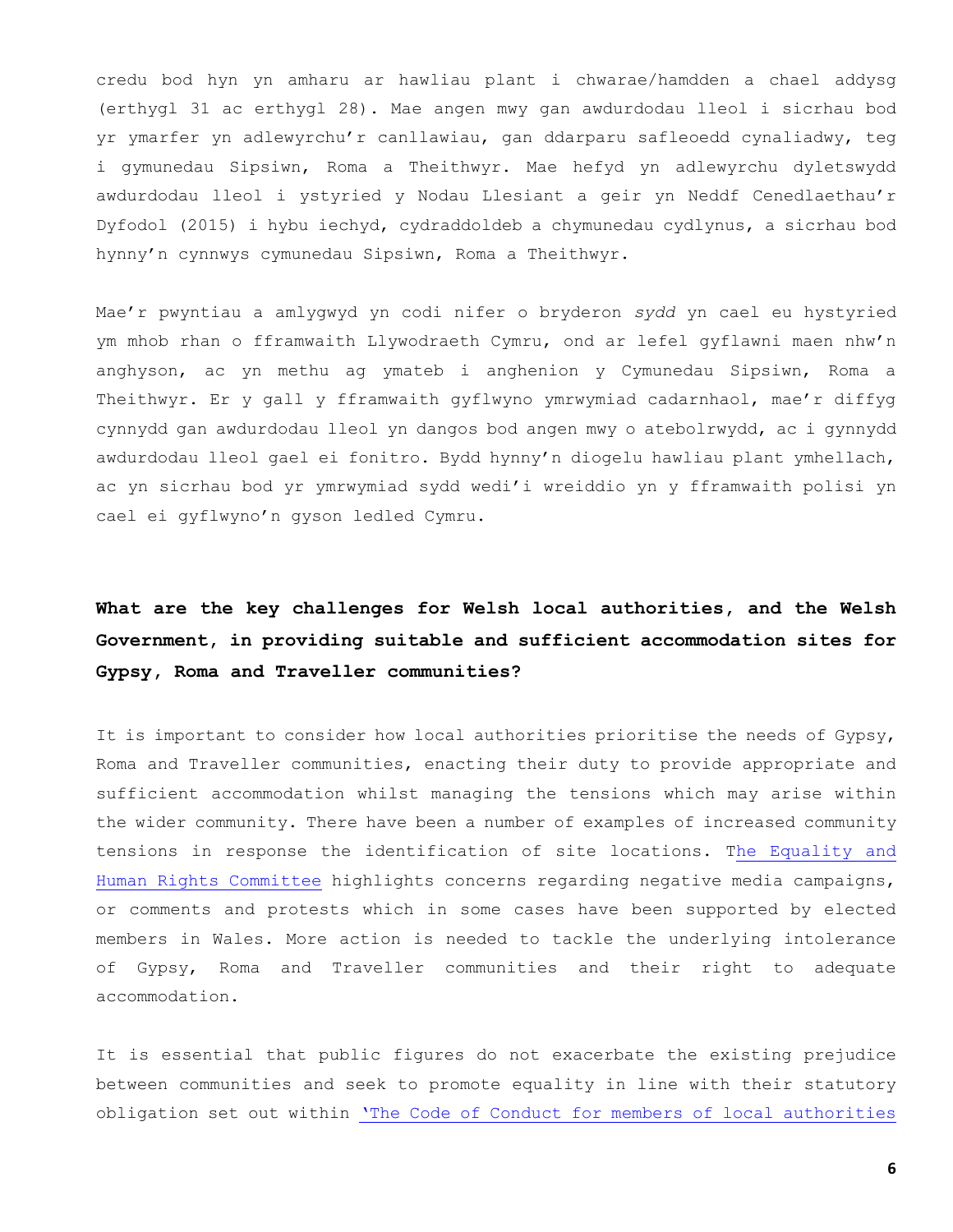[in Wales'](https://www.ombudsman.wales/wp-content/uploads/2018/03/Code-of-Conduct-Community-Councils-August-2016-ENGLISH.pdf) and [The Public Sector Equality Duty.](https://www.equalityhumanrights.com/en/advice-and-guidance/public-sector-equality-duty-wales) I fear that the prejudice, which can result in negative campaigns, has the potential to have a devastating impact on Gypsy, Roma and Traveller children's safety and wellbeing who continue to live and go to school in these areas. A [report](https://gateherts.org.uk/wp-content/uploads/2020/12/Rain-Report-201211.pdf) highlights the link between hate incidents, such as online comments, and poor mental health, suicide and suicide attempts. Urgent action is required to safeguard children throughout this process, and uphold their rights.

In addition to this, Councillor and community objections are considered the [biggest barrier to site development,](http://www.travellingahead.org.uk/wp-content/uploads/2022/02/Legal-Briefing-Gypsies-Roma-Travellers-and-their-sites-in-Wales-October-2021.pdf) therefore in order to address the lack of provision more needs to be done to tackle the prejudice which exists within local authorities and at a community level to prevent discrimination in decision-making processes. Managing community tensions distracts from local authorities' duty to address the needs of Gypsy, Roma and Traveller communities and ability to effectively work with community members to identify and develop site locations. Despite statutory guidance and funding to support the development of sites, the slow progress of local authorities suggests a lack of political will to provide suitable and sufficient accommodation sites. Due to mistrust of authority there is some hesitation in engagement in discussions with local authorities, as an example fear of involvement from social services has been reported to my office. Building trust with marginalised communities to promote engagement in processes (such as the GTAA) is essential and local authorities must recognise their role in this, building effective relationships, promoting active participation and discussions regarding accommodation needs with Gypsy, Roma and Traveller communities.

Mae'n bwysig ystyried sut mae awdurdodau lleol yn rhoi blaenoriaeth i anghenion cymunedau Sipsiwn, Roma a Theithwyr, gan gyflawni eu dyletswydd i ddarparu llety priodol a digonol, ochr yn ochr â rheoli'r tensiynau a all godi yn y gymuned ehangach. Gwelwyd nifer o enghreifftiau o densiwn cymunedol uwch mewn ymateb i nodi lleoliadau safleoedd. Mae'r [Pwyllgor Cydraddoldeb a Hawliau Dynol](http://www.travellingahead.org.uk/wp-content/uploads/2022/02/Legal-Briefing-Gypsies-Roma-Travellers-and-their-sites-in-Wales-October-2021.pdf) yn amlygu pryderon ynghylch ymgyrchoedd negyddol yn y cyfryngau, neu sylwadau a phrotestiadau sydd wedi cael eu cefnogi mewn rhai achosion gan aelodau etholedig yng Nghymru. Mae angen mwy o weithredu i fynd i'r afael â'r diffyg goddefgarwch gwaelodol at gymunedau Sipsiwn, Roma a Theithwyr a'u hawl i gael llety digonol.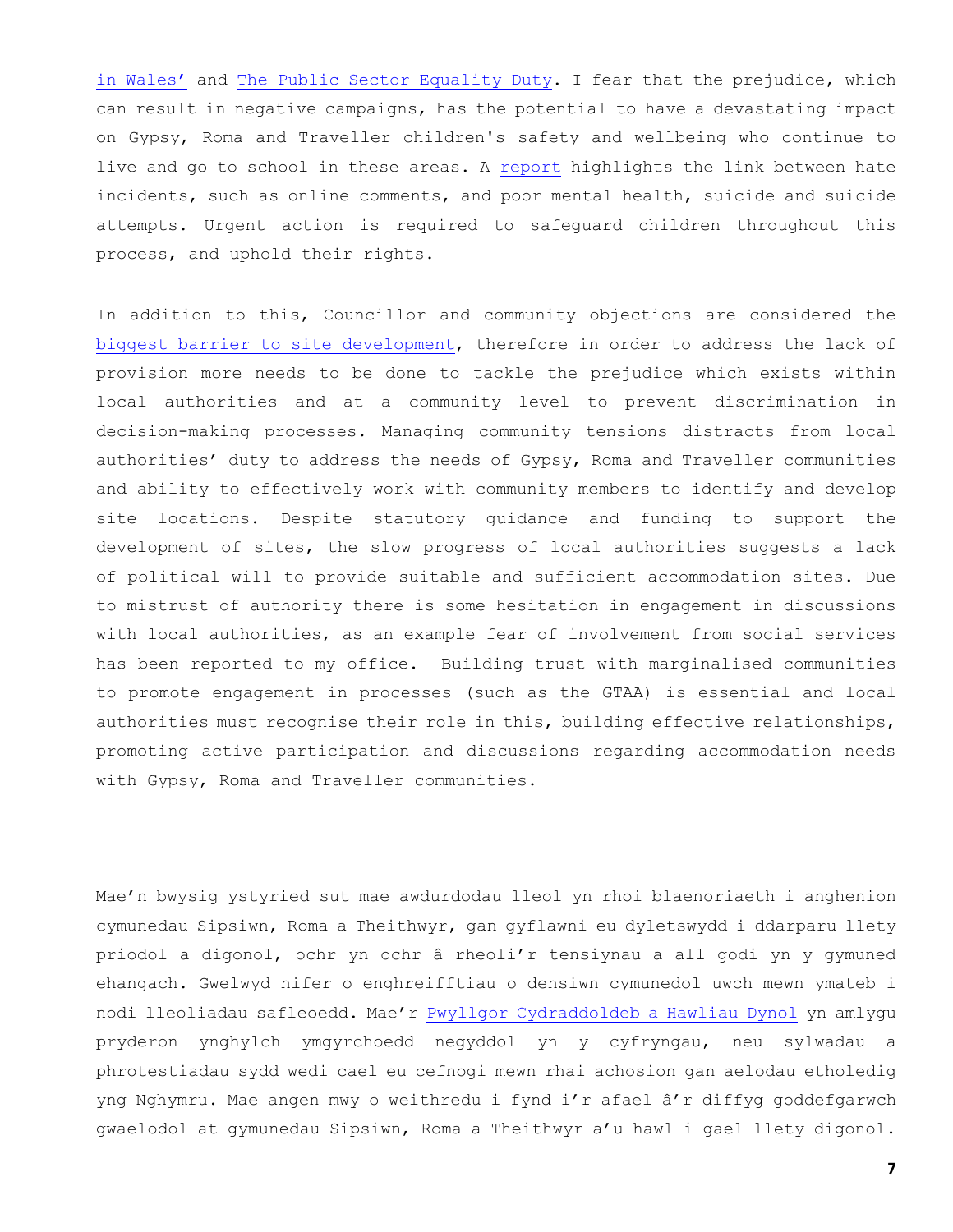Mae'n hanfodol nad yw ffigurau cyhoeddus yn ychwanegu at y rhagfarn sydd eisoes yn bodoli rhwng cymunedau, a'u bod yn ceisio hybu cydraddoldeb yn unol â'u rhwymedigaeth statudol a nodir yn ['Y Côd Ymddygiad i aelodau awdurdodau lleol](https://www.ombudsman.wales/wp-content/uploads/2018/03/Code-of-Conduct-Community-Councils-August-2016-ENGLISH.pdf)  [yng Nghymru'](https://www.ombudsman.wales/wp-content/uploads/2018/03/Code-of-Conduct-Community-Councils-August-2016-ENGLISH.pdf) a [Dyletswydd Cydraddoldeb y](https://www.equalityhumanrights.com/en/advice-and-guidance/public-sector-equality-duty-wales) Sector Cyhoeddus. Rwy'n ofni y gallai'r rhagfarn, y gall ymgyrchoedd negyddol ddeillio ohoni, gael effaith drychinebus ar ddiogelwch a llesiant plant Sipsiwn, Roma a Theithwyr sy'n parhau i fyw a mynd i'r ysgol yn yr ardaloedd hyn. Mae [adroddiad](https://gateherts.org.uk/wp-content/uploads/2020/12/Rain-Report-201211.pdf) yn amlygu'r cysylltiad rhwng digwyddiadau atgasedd, fel sylwadau ar-lein, a iechyd meddwl gwael, hunanladdiad, ac ymdrechion i gyflawni hunanladdiad. Mae angen gweithredu ar frys i ddiogelu plant ar hyd y broses hon, a chynnal eu hawliau.

Ar ben hyn, bernir mai gwrthwynebiadau Cynghorwyr a chymunedau yw'r [rhwystr](http://www.travellingahead.org.uk/wp-content/uploads/2022/02/Legal-Briefing-Gypsies-Roma-Travellers-and-their-sites-in-Wales-October-2021.pdf)  [pennaf i ddatblygu safleoedd](http://www.travellingahead.org.uk/wp-content/uploads/2022/02/Legal-Briefing-Gypsies-Roma-Travellers-and-their-sites-in-Wales-October-2021.pdf), felly er mwyn rhoi sylw i'r diffyg darpariaeth mae angen gwneud mwy i daclo'r rhagfarn sy'n bodoli mewn awdurdodau lleol ac ar lefel gymunedol, i atal camwahaniaethu mewn prosesau gwneud penderfyniadau. Mae rheoli tensiynau cymunedol yn tynnu sylw oddi wrth ddyletswydd awdurdodau lleol i roi sylw i anghenion cymunedau Sipsiwn, Roma a Theithwyr a'u gallu i weithio'n effeithiol gydag aelodau o'r cymunedau hynny i ganfod a datblygu lleoliadau safle. Er gwaethaf canllawiau statudol a chyllid i gefnogi datblygiad safleoedd, mae cynnydd araf awdurdodau lleol yn awgrymu diffyg ewyllys wleidyddol i ddarparu safleoedd llety addas a digonol. Oherwydd diffyg ymddiriedaeth mewn awdurdod, mae peth petruso wrth ymuno mewn trafodaethau gydag awdurdodau lleol, er enghraifft soniwyd wrth fy swyddfa am ofn y bydd y gwasanaethau cymdeithasol yn rhan o'r broses. Mae meithrin ymddiriedaeth gyda chymunedau sydd ar y cyrion i hybu eu hymwneud â phrosesau (fel y GTAA) yn hanfodol, a rhaid i awdurdodau lleol gydnabod eu rôl yn hyn, gan feithrin perthynas effeithiol, hybu cyfranogiad gweithredol a thrafodaethau ynghylch anghenion llety gyda chymunedau Sipsiwn, Roma a Theithwyr.

**Do you anticipate that when/if the UK Government's Police, Crime, Sentencing and Courts Bill comes into force there will be:**

**a) specific challenges to overcome, and/or b) in certain locations in Wales, related to Gypsy, Roma and Traveller sites?**

**8**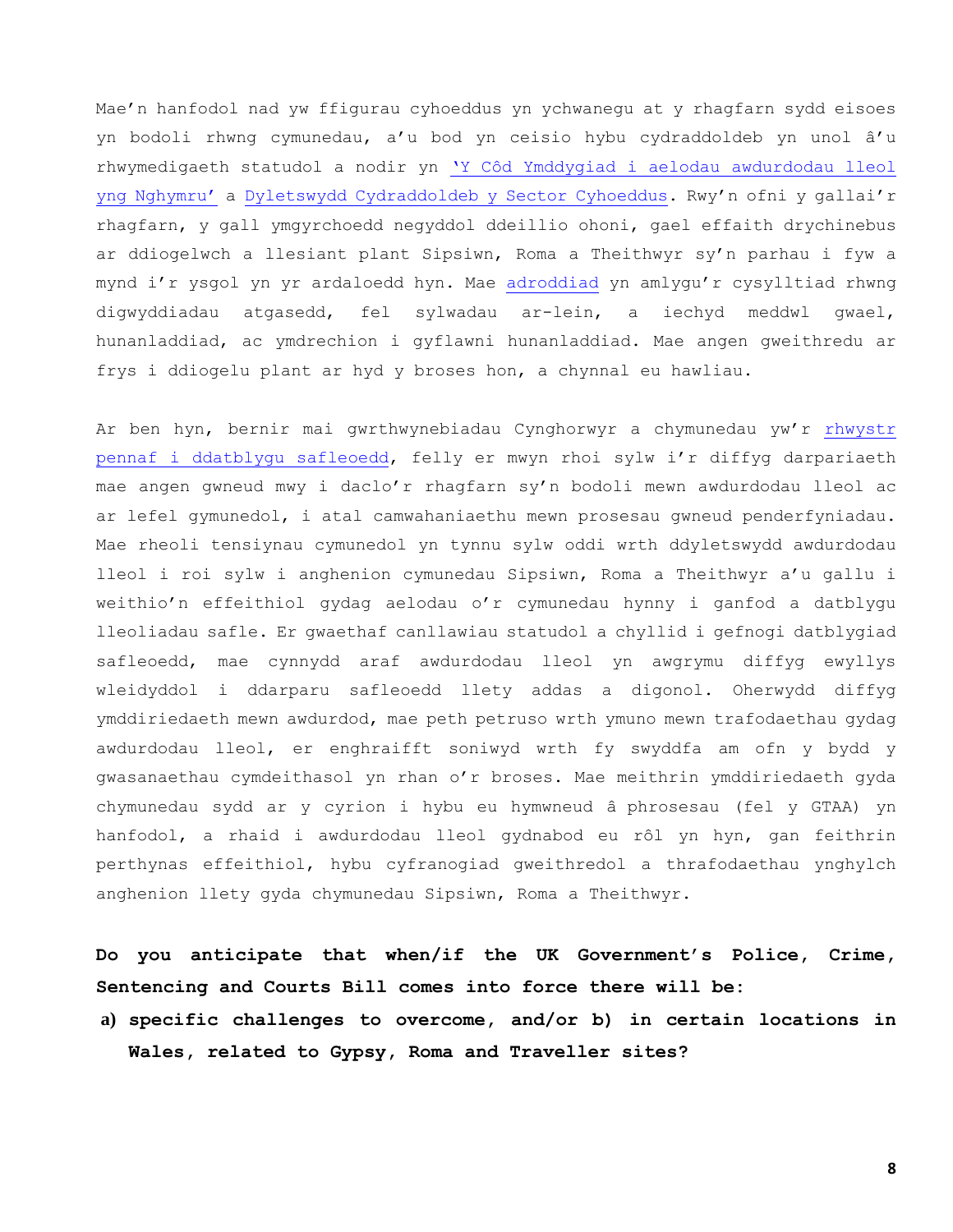The Police, Crime, Sentencing and Courts Bill section 4 presents as a huge challenge to protecting the rights of Gypsy, Roma and Traveller children and their families. By criminalising trespass, this bill has the potential to force families into the criminal justice and care system, and through the removal of vehicles leave families homeless. [Draft guidance](https://assets.publishing.service.gov.uk/government/uploads/system/uploads/attachment_data/file/1026903/Draft_stat_guidance_UEs.pdf) from UK Government to police forces also presents as a particular concern stating they *"should not goldplate human rights and equalities legislation".* Despite [Police forces](https://www.gypsy-traveller.org/news/police-repeat-calls-for-more-sites-rejecting-home-office-proposals-to-criminalise-trespass/)  [indicating](https://www.gypsy-traveller.org/news/police-repeat-calls-for-more-sites-rejecting-home-office-proposals-to-criminalise-trespass/) that they are unsupportive of the criminalisation of trespass, this guidance undermines efforts to tackle inequality and promote an inclusive society. Given the approach of Welsh Government in embedding human rights and equalities legislation in devolved areas, this poses a potential for conflict in approaches with regards to policing. Welsh Government's policy framework places a statutory duty on local authorities to respond to the need of communities and develop transit sites, which could help in mitigating these issues, however due to inaction, the UK Government legislation has the potential to exacerbate existing inequalities, further marginalise and criminalise communities. By developing accessible transit sites available in Wales, alongside further development of residential sites, families will have access to suitable and sufficient stopping places, which could help in the prevention of the drastic measures set out within this legislation.

The ['Enabling Gypsies, Roma and Travellers' Plan \(2018\)](https://gov.wales/sites/default/files/publications/2019-02/enabling-gypsies-roma-and-travellers_0.pdf) highlights that in some areas of Wales, Roma and Travellers are the largest minority population. These could be considered priority areas for engagement with police forces to mitigate the risks to children and families. Due to the disproportionate impact this will have on travelling families, it is important to consider the areas where unauthorised site developments have occurred, putting plans in place to ensure the risks are managed with human rights (including children's rights) as a priority. As previously highlighted barriers to engaging with travelling community members in the GTAA process may present a data gap, making it difficult to predict the locations in Wales where this legislation may have greater impact.

Mae Bil yr Heddlu, Trosedd, Dedfrydu a'r Llysoedd adran 4 yn her aruthrol i ddiogelu hawliau plant Sipsiwn, Roma a Theithwyr a'u teuluoedd. Trwy droseddoli tresmasu, gallai'r bil hwn orfodi teuluoedd i mewn i'r system cyfiawnder troseddol a gofal, a gadael teuluoedd yn ddigartref trwy fynd â'u cerbydau.